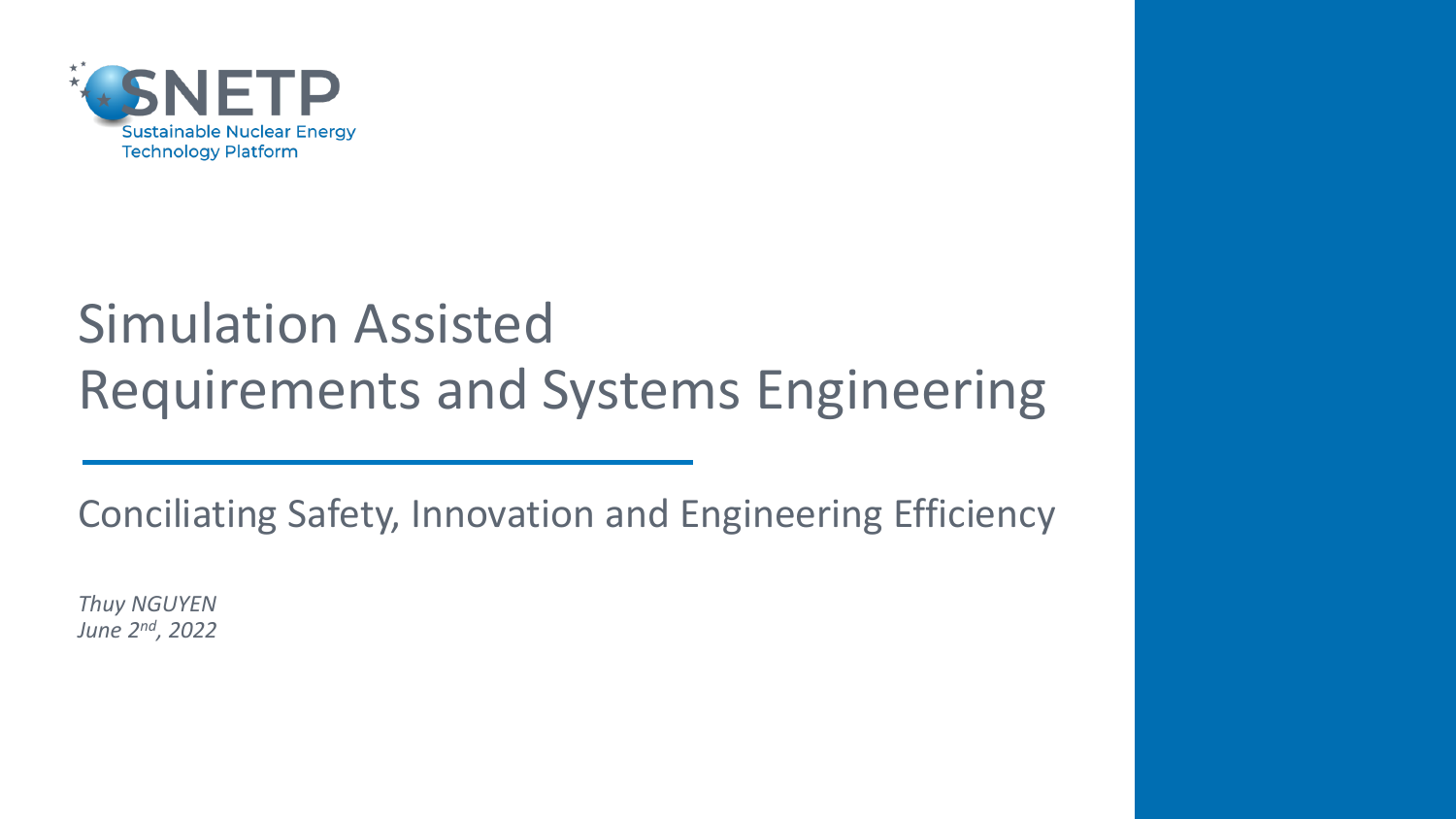## Who Am I?

●1975 - 1994: Software engineer and architect in the general software industry

●1994 - 2021: Senior research engineer at EDF on digital I&C systems ➢Since 1994: Formal software verification

- ➢Since 1999: FPGAs for safety applications
- ➢Since 2007: Simulation assisted requirements and systems engineering
- ➢Since 2016: NUWARD I&C architect
	- ➢ SMR co-designed by EDF, CEA, Technicatome and Naval Group

**OSince June 2021: Retired** 

➢But still active on my favourite subjects of interest

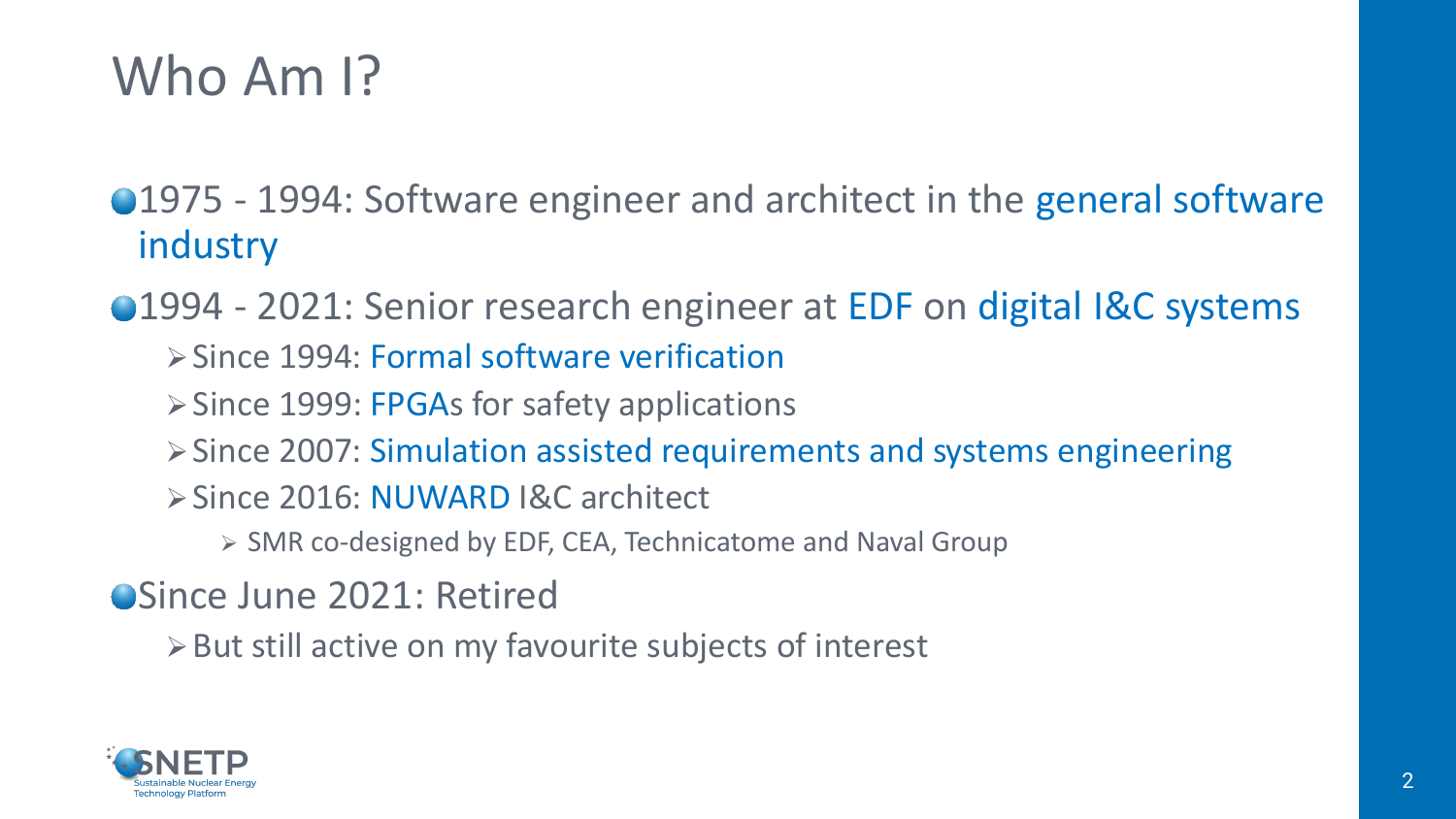### Context

Nuclear power plants need to be economically competitive  $\triangleright$  In the face of increasingly cost-effective other sources of energy ● Nuclear must innovate while still ensuring high safety levels ➢In a world-wide market but non-harmonized nuclear regulatory landscape To this end, efficient engineering is a necessity ➢All along power plants life cycle, from conceptual studies to deconstruction

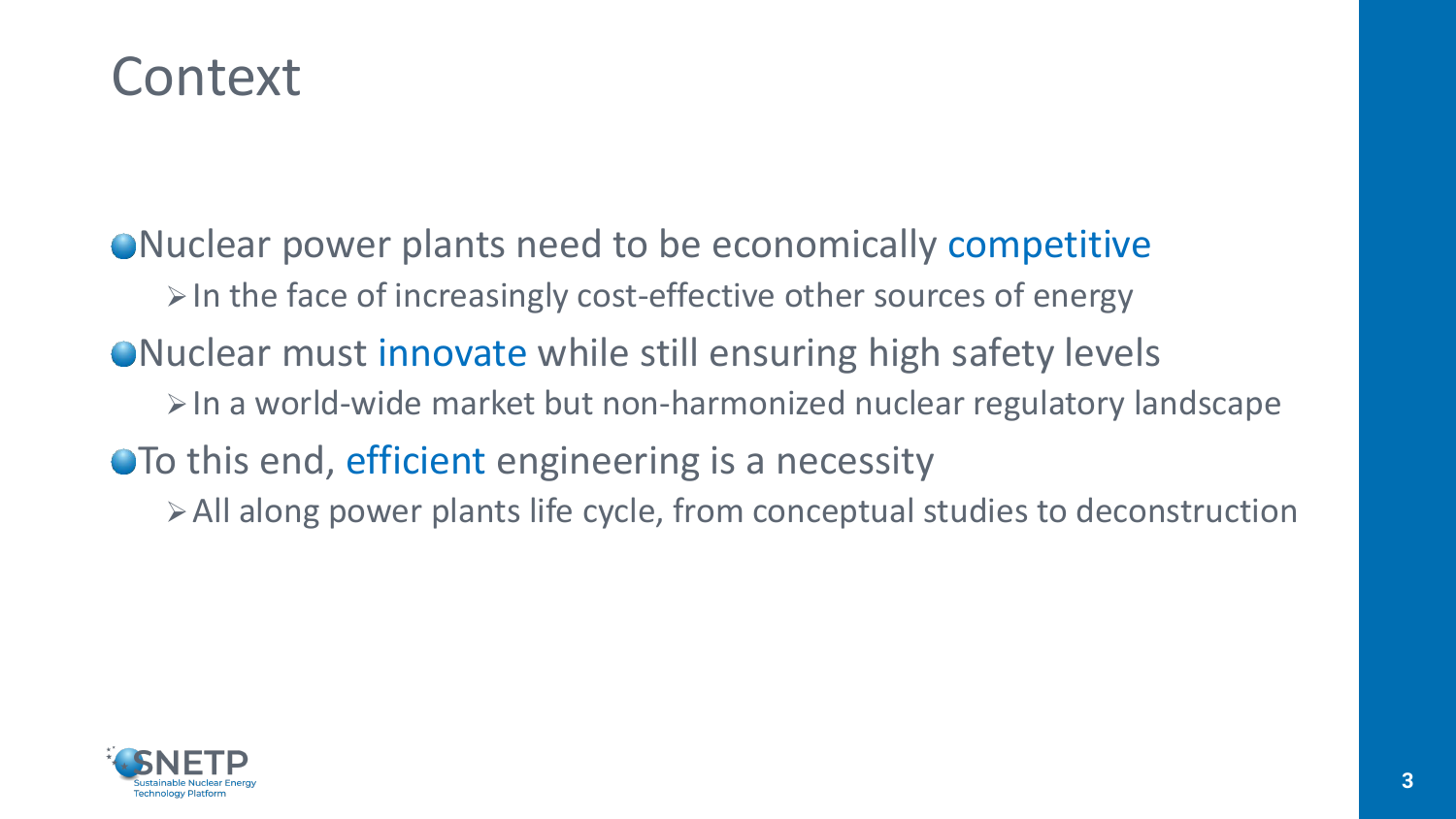# Systems Engineering (SE) is Important

**Complex systems cannot be** understood by single teams and disciplines

It's

a Snake!

➢Coordination of many is necessary It's a Fan!  $It's$ a Wall!  $It's$ It's a a Spear! Rope!

It's a

Tree!

**• The later an error is revealed,** the more expensive and severe the consequences





**and also Logistics, Geography, Weather & Climate, Prospective studies, ...** <sup>4</sup>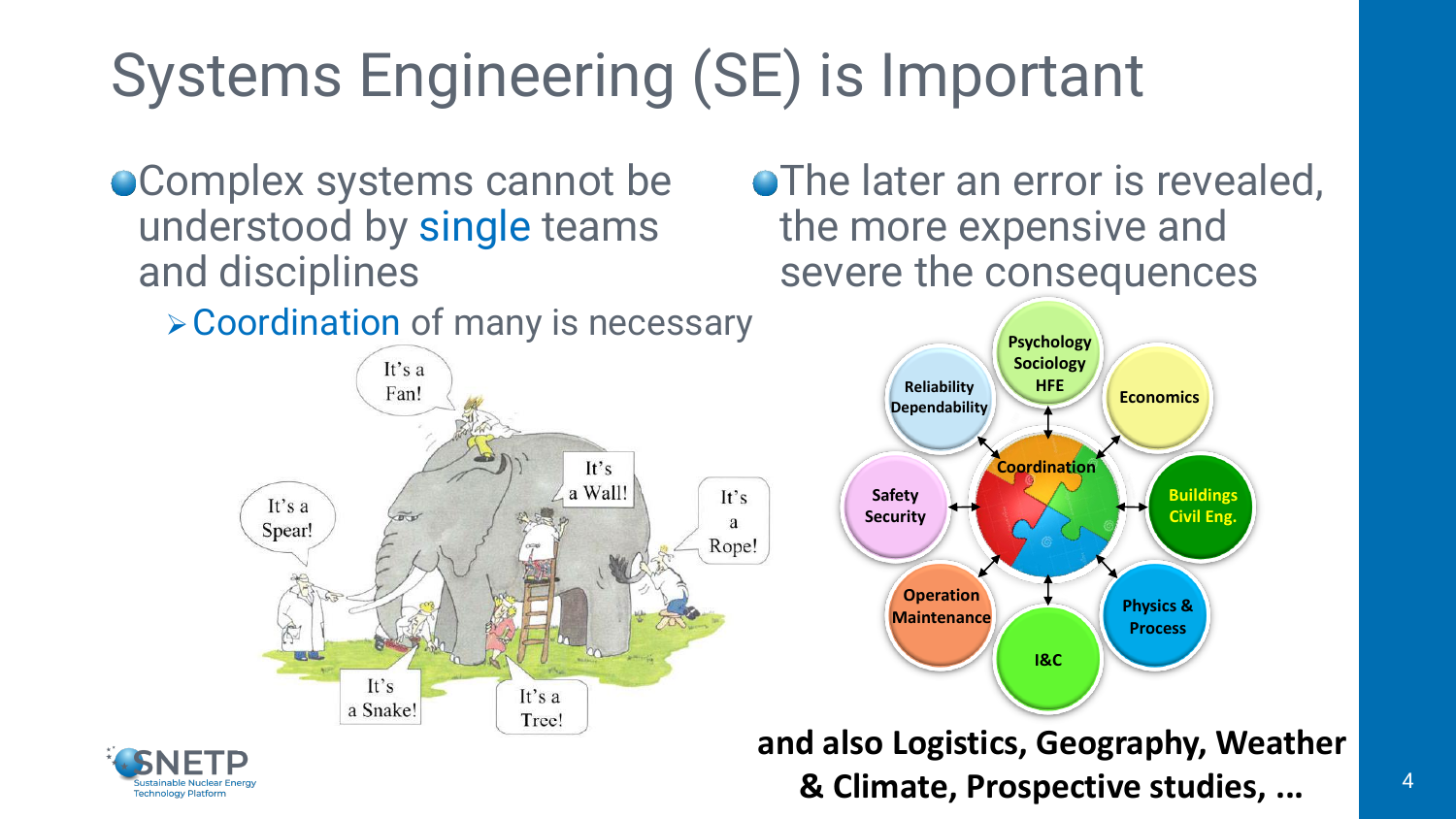# Requirements Engineering (RE) is Important

### Defence against CCF

➢Faults in requirements could defeat redundancy, defence-indepth and diversity (even with functional diversity)

#### Confirmed by studies with EPRI

➢For 1E I&C systems, faults in requirements are several times more frequent than faults in software

### $\bullet$  Confirmed by OECD COMPSIS

"Weaknesses in requirements are one of the most significant contributors to systems and software failing to meet the intended goals. A better analysis is needed to understand the software's interfaces with the rest of the system and discrepancies between the documented requirements for a correct functioning system." [OECD COMPSIS Project Report – Nov 2011]

#### Confirmed by events from all industrial sectors  $\triangleright$  E.g., the civil aviation industry

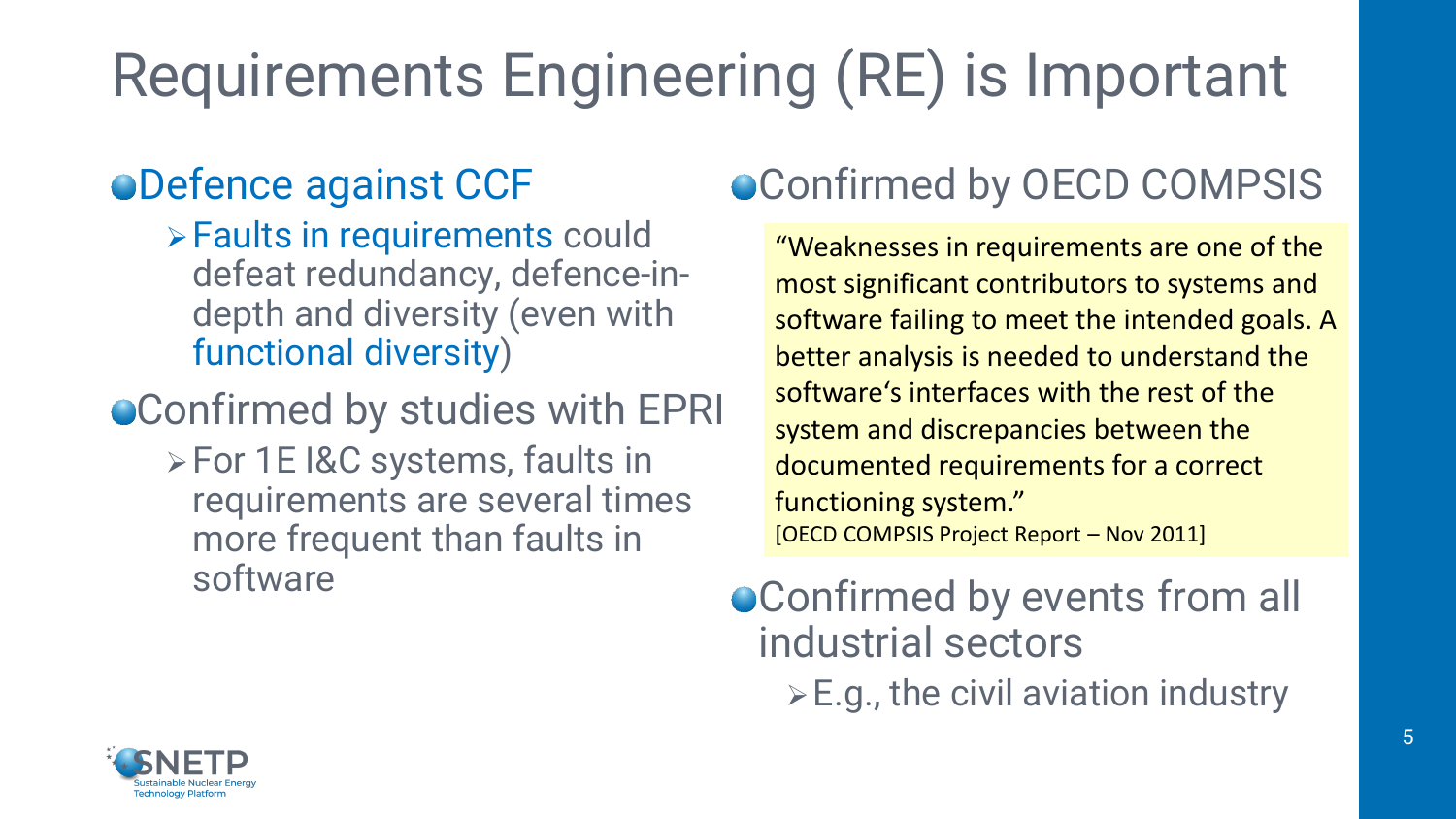# Need for Improvements in RE & SE

#### **ODissatisfaction with most** mainstream RE approaches

- ➢Do not address requirements elicitation and validation
- ➢Do not address requirements meaning and semantics
- ➢Need to take full account of systems operational environment

Dissatisfaction also with most mainstream SE approaches

- ➢Do not fully address development
- ➢Do not address operation
- ➢Do not address complexity
- ➢Do not address RE
- ➢Ignore techniques as fundamental as simulation
- ➢Ignore needs as essential as maintenance of engineering and safety knowledge about a system all along its life time

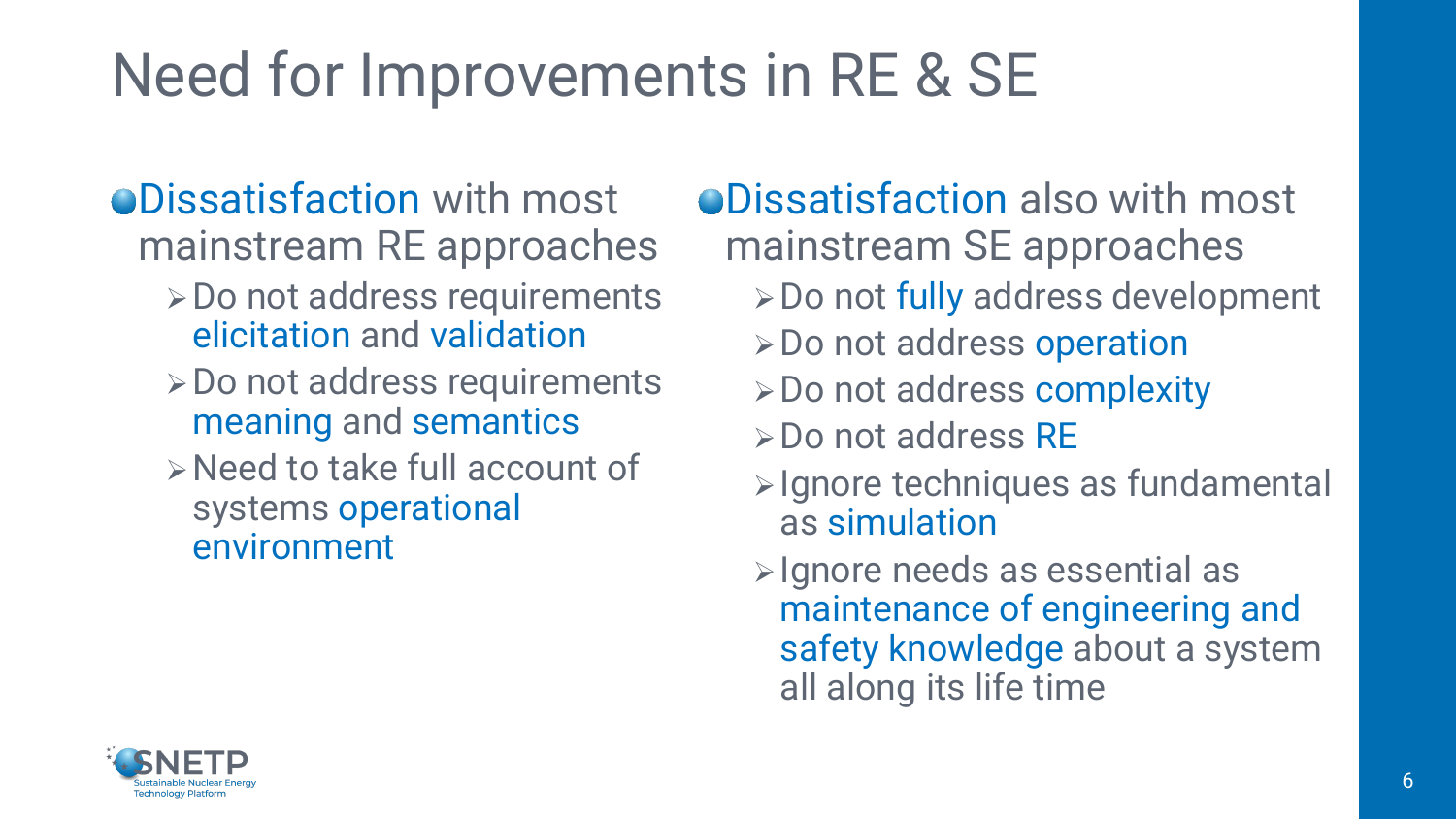# Defects in Requirements

#### **olnadequacy**

➢Where, in some situations, what is specified is woefully inappropriate

### **Ambiguity**

➢Where different people concerned could interpret what is specified differently

### **Apathy**

➢Where thre is no difference between what is genuinely needed and what is barely tolerated

### Over-ambition

➢Where what is specified leads to excessive complexity

### Over-specification

- ➢Where what is specified is not the problem but a technical solution
- **O**Intangibility
	- ➢Where what is specified has no concrete, verifiable acceptance criteria

### **Olmpossibility**

➢Where what is specified is not achievable

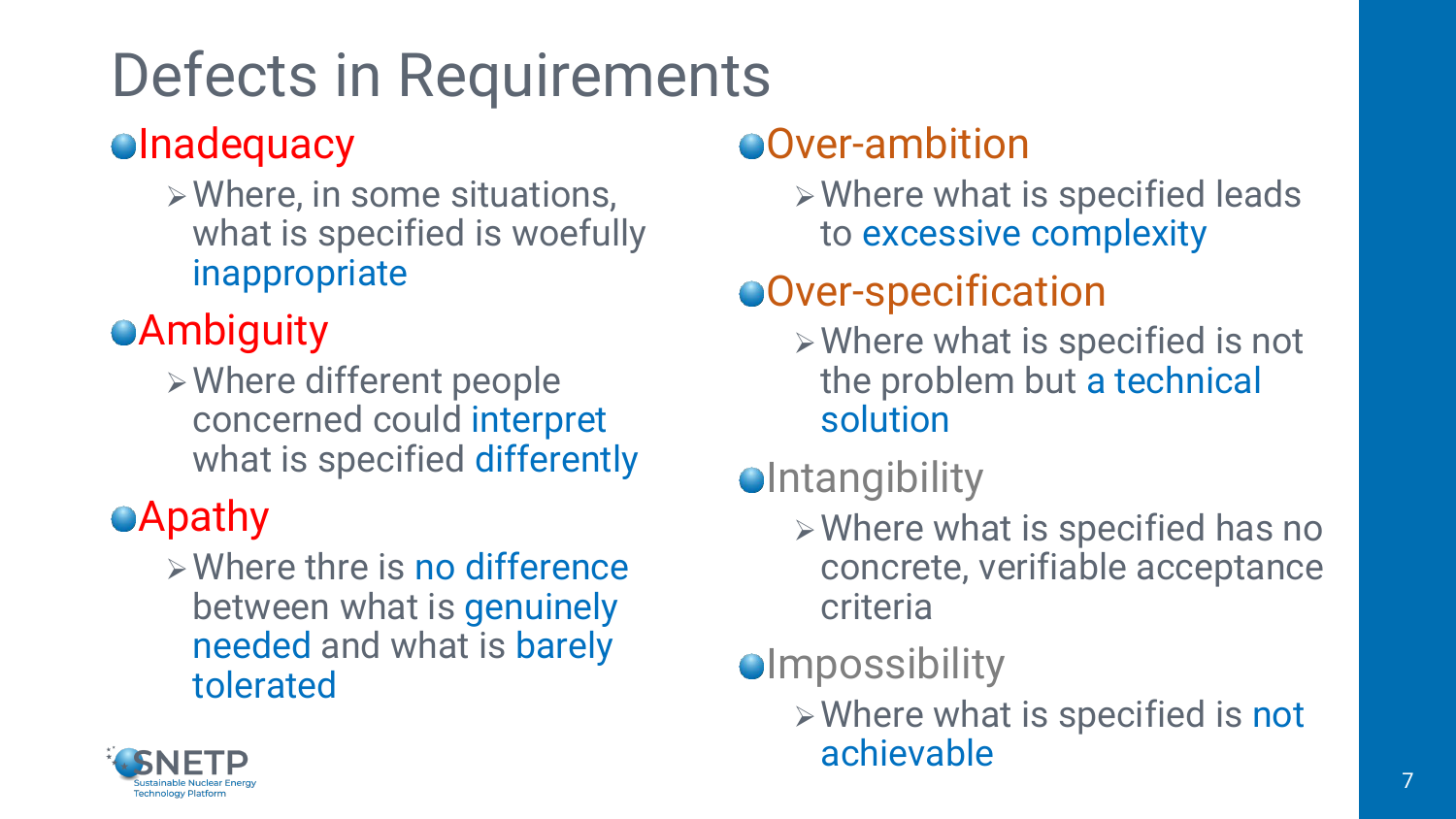# Rigorous Requirements Engineering

- **To eliminate these defects, one** needs to consider the meaning of requirements
- **For large and complex systems,** manual verification is ineffective and insufficient
- Tool-supported verification needs requirements to be formally specified
	- ➢Simulation, formal verification
	- ➢But models must also be understood by all those concerned

**• To avoid over-specification,** need for constraint-based requirements specification



- **Requirements adequacy** depends on assumptions
- **A** requirement may be adequate in some situations, but not in others
	- ➢Need to explore the set of situations the system may face during its life time

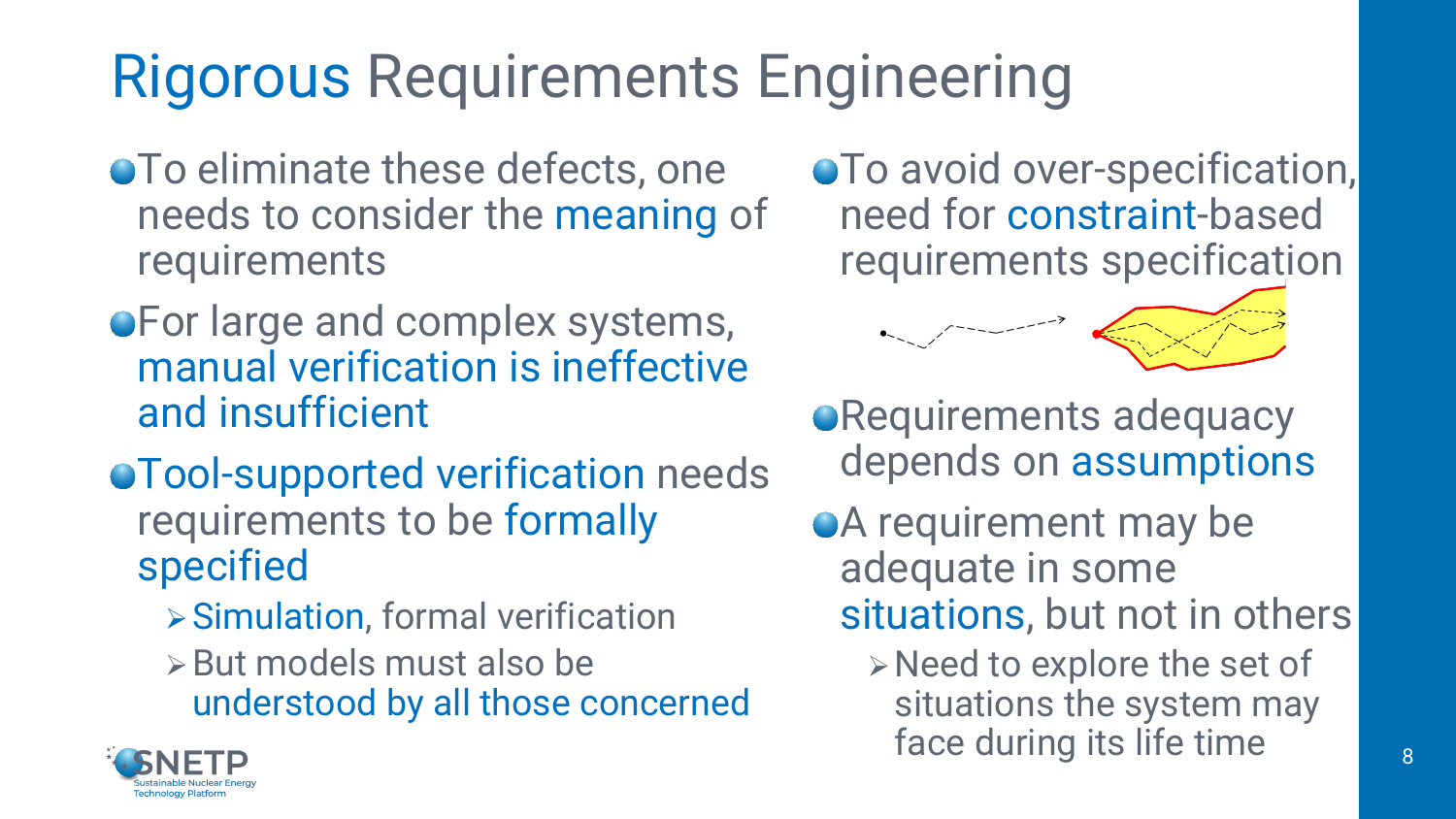# Modelling

#### Many different types of models

➢Requirements models ➢Functional models ➢Probabilistic models ➢Economic models ➢Operational procedures ➢Task scheduling models ➢Process & multi-physics models **FORM-L: FOrmal**  ➢... **BASAALT: Behaviour Analysis & Simulation All Along systems Life Time Requirements**  *Behavioural modelling (dynamic phenomena)*

➢Geometric & Topological models ➢Geographic models ➢Engineering databases<sup>1</sup> ➢... *Other forms of modelling*

**Modelling Language MESKAAL: Maintenance of the Engineering and Safety Knowledge about a system All Along its Life time** 

Modelling thriftiness

Model-assisted teams coordination

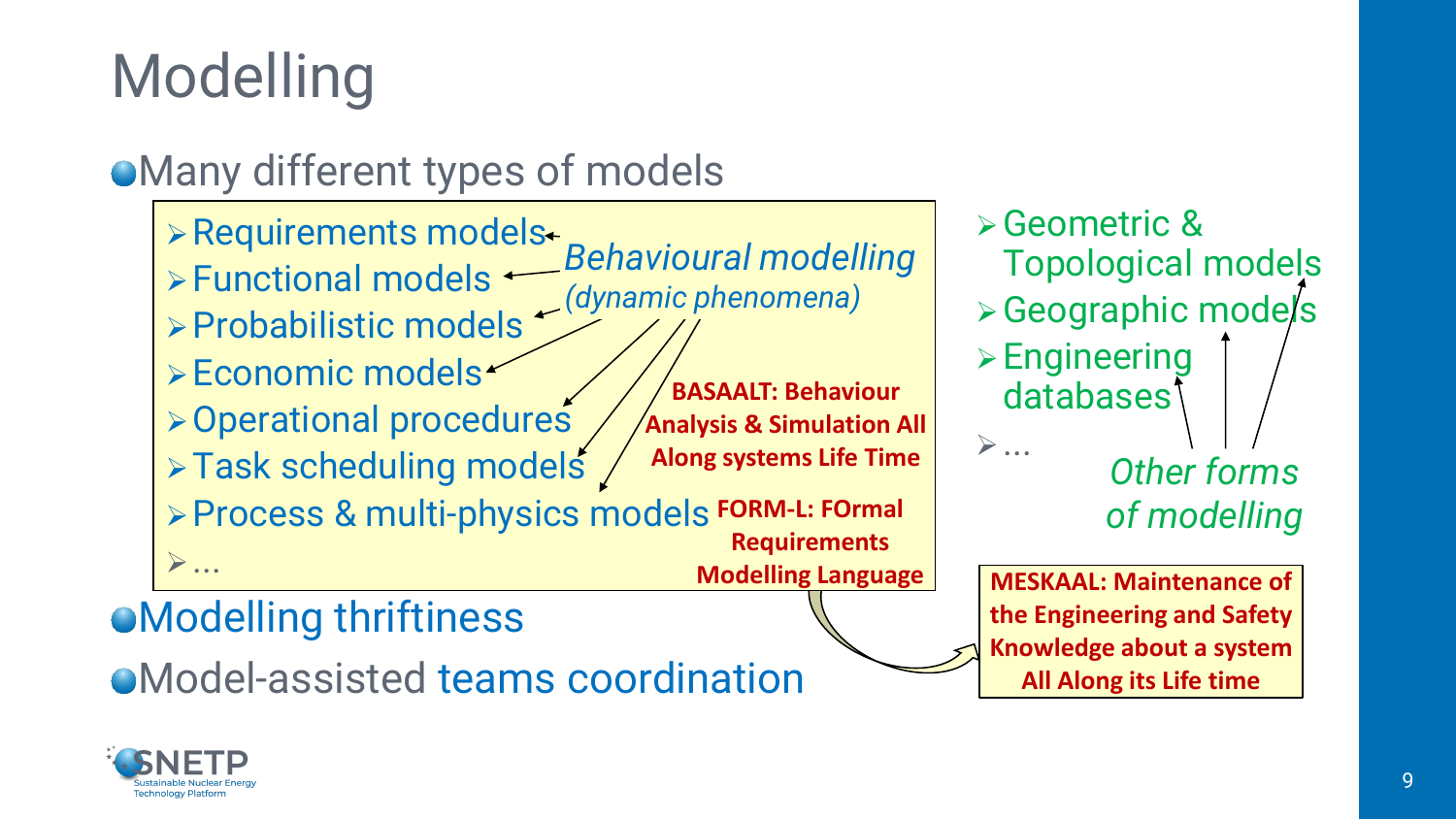# BASAALT in a Nutshell

#### **O**Modelling modularity

- ➢Keeping track of engineering progress along life time
- ➢Enabling teams coordination
- ➢Expressing system decomposition

Models used for development are  $\frac{8}{3}$ an investment for operation, upgrades and deconstruction

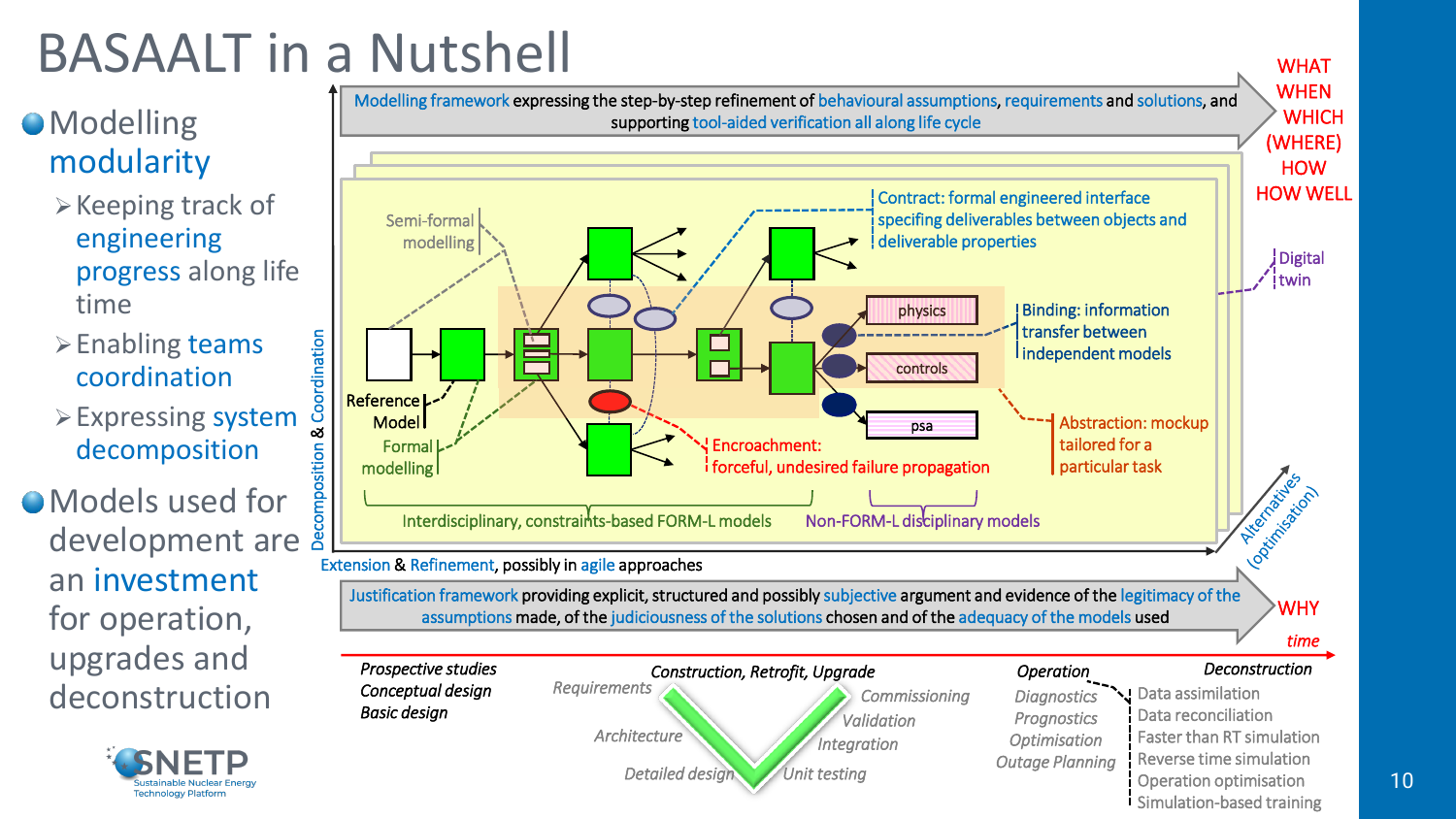### FORM-L in a Nutshell



#### *Behavioural Items*

**Variables** (Booleans, statecharts, Integers, Reals, quantities, Strings) **Events Sets** (of items or of values) **Properties**, Assumptions, Objectives, Requirements, Guarantees, Guards

**Objects** (static, or dynamic creation / deletion)

*Time Domains* (in Newtonian time)

One single **Continuous Time Domain** for physical processes & human actions

Multiple **Discrete Time Domains** for Globally Asynchronous but Locally Synchronous (GALS) digital systems

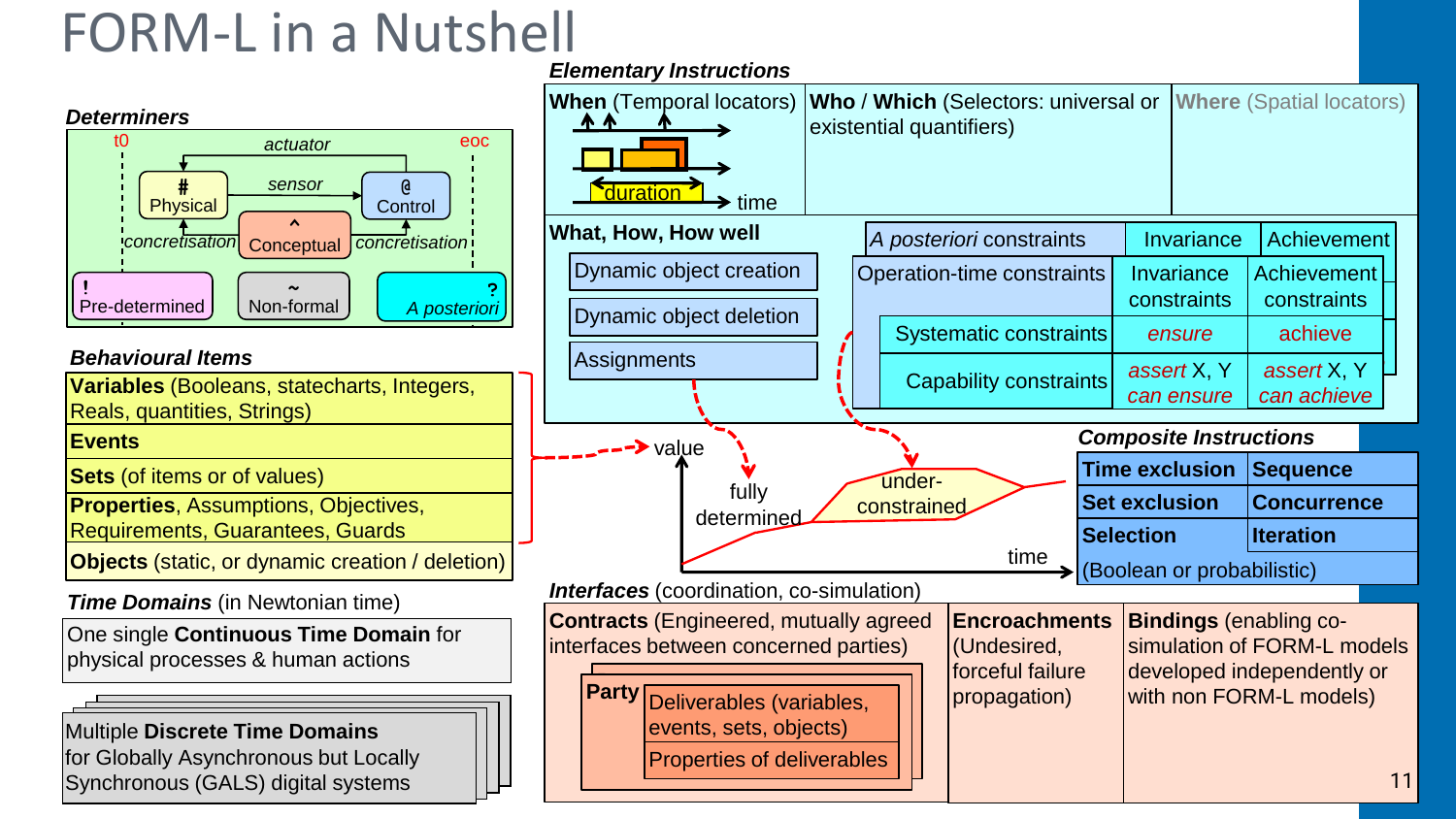## *Example of Envelope Electric Voltage at a Power Supply Terminals*

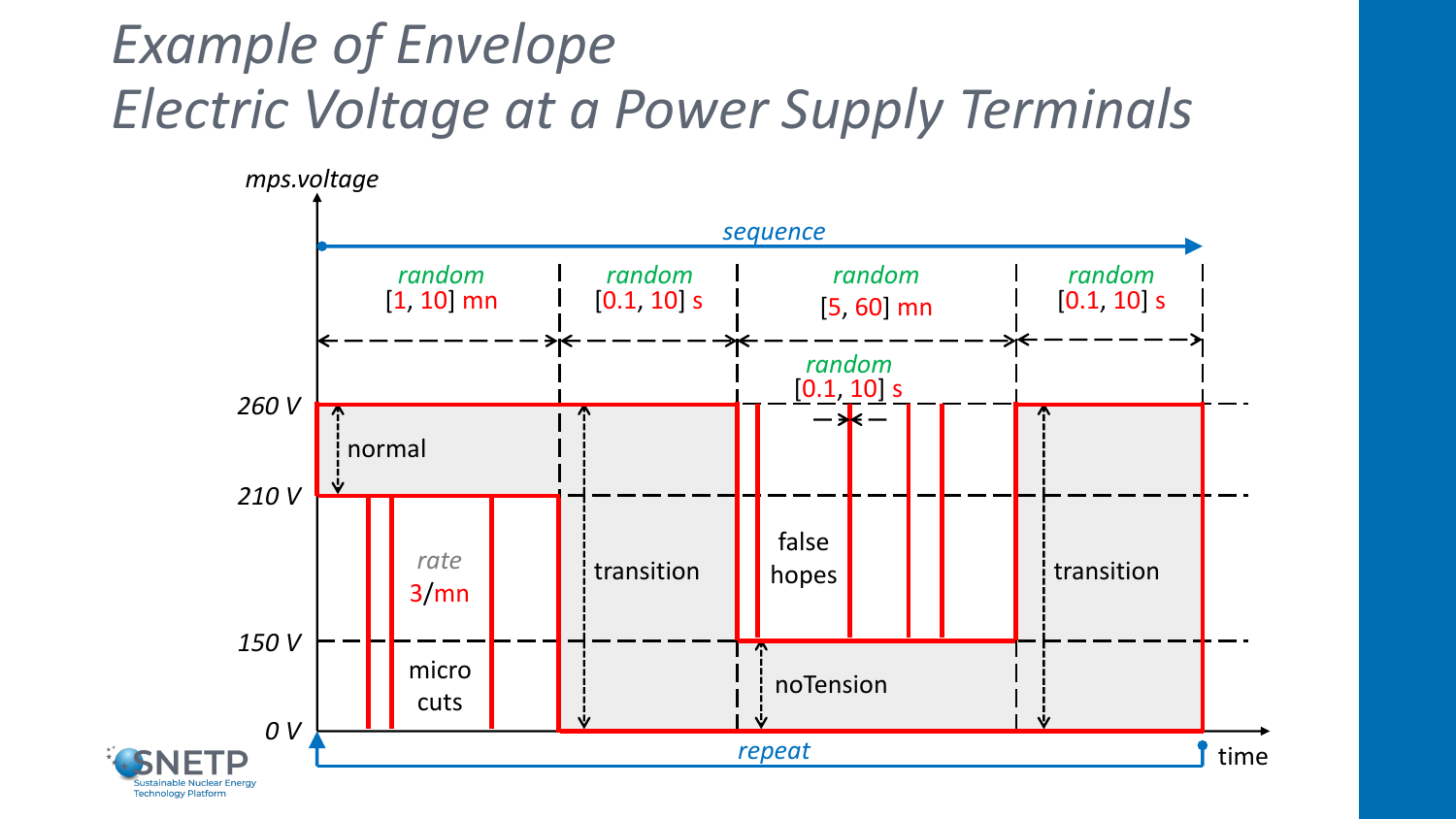### *Example of Envelope Electric Voltage at a Power Supply Terminals*

```
mps.voltage begin
 private Event eMicroCut "Micro cuts or false hopes": rate is 3/mn;
  from t0 repeat sequence
   during random (1, 10)*mn
     from eMicroCut during random (0.1, 10)*s Assumption microCut is
       ensure derivative in [-1000, 1000]*V/s
     otherwise Assumption normalTension is
       ensure value in [210, 260]*V and derivative in [ -10, 10]*V/s;
   during random (0.1, 10)*s Assumption transition is
       ensure derivative in [-1000, 1000]*V/s;
   during random (5, 60)*mn
     from eMicroCut during random (0.1, 10)*s Assumption falseHope is
       ensure derivative in [-1000, 1000]*V/s
     otherwise Assumption noTension is
       ensure value in [ 0, 150]*V and derivative in [ -100, 100]*V/s;
  end sequence; 
end mps.voltage;
```
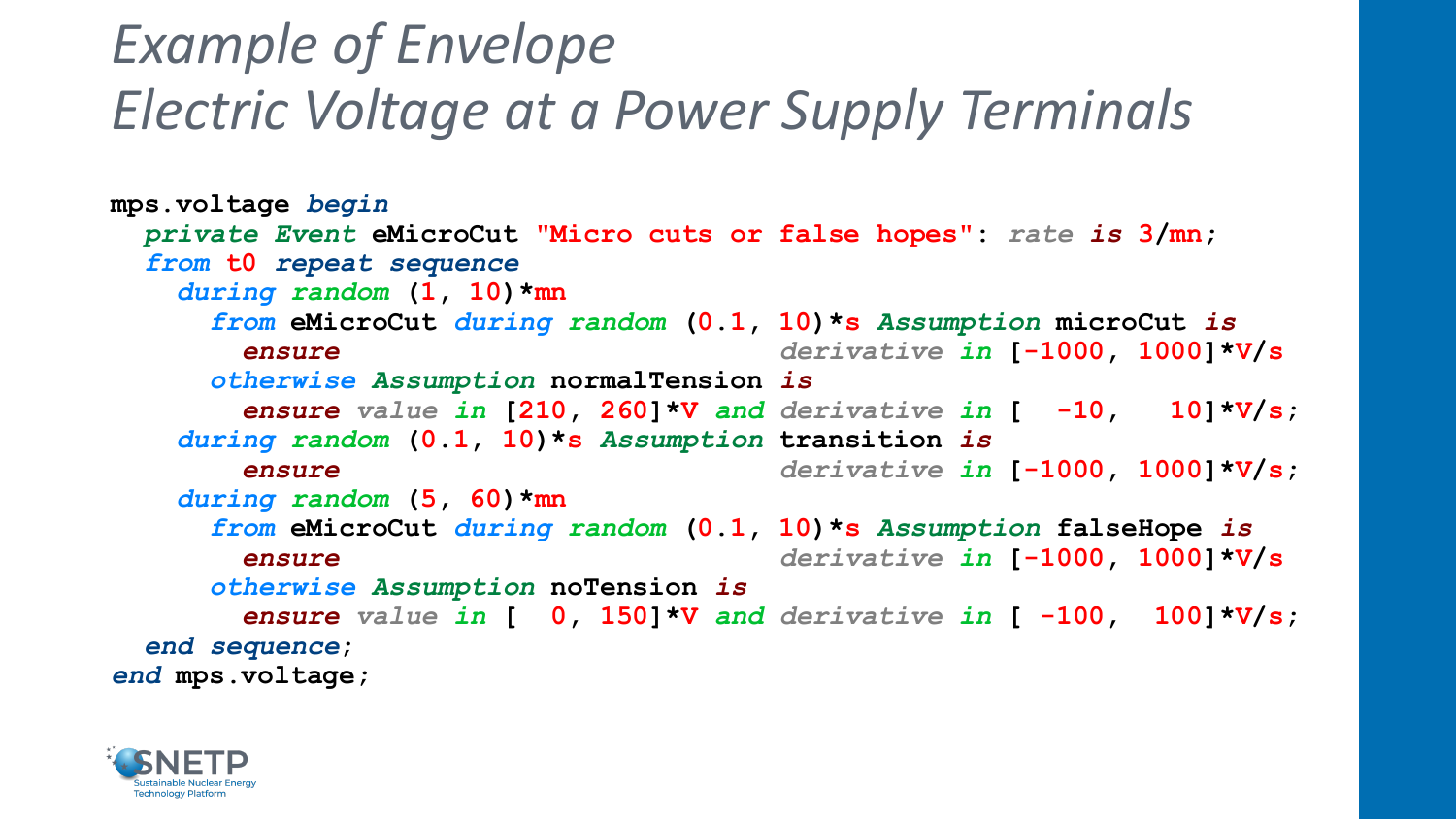# Justification Framework in a Nutshell

#### May be used to express in a structured manner the rationales behind decisions

- $\triangleright$  Can express rigorous and objective, qualitative and subjective aspects
- $\triangleright$  More informative than simple traceability links
- **Complementary to the** modelling framework
	- ➢ISO IEC IEEE 15026-2 (2011)
	- ➢EURATOM project HARMONICS (Harmonised Assessment of Reliability

of MOdern Nuclear Instrumentation and Control Software, 2011-2015)



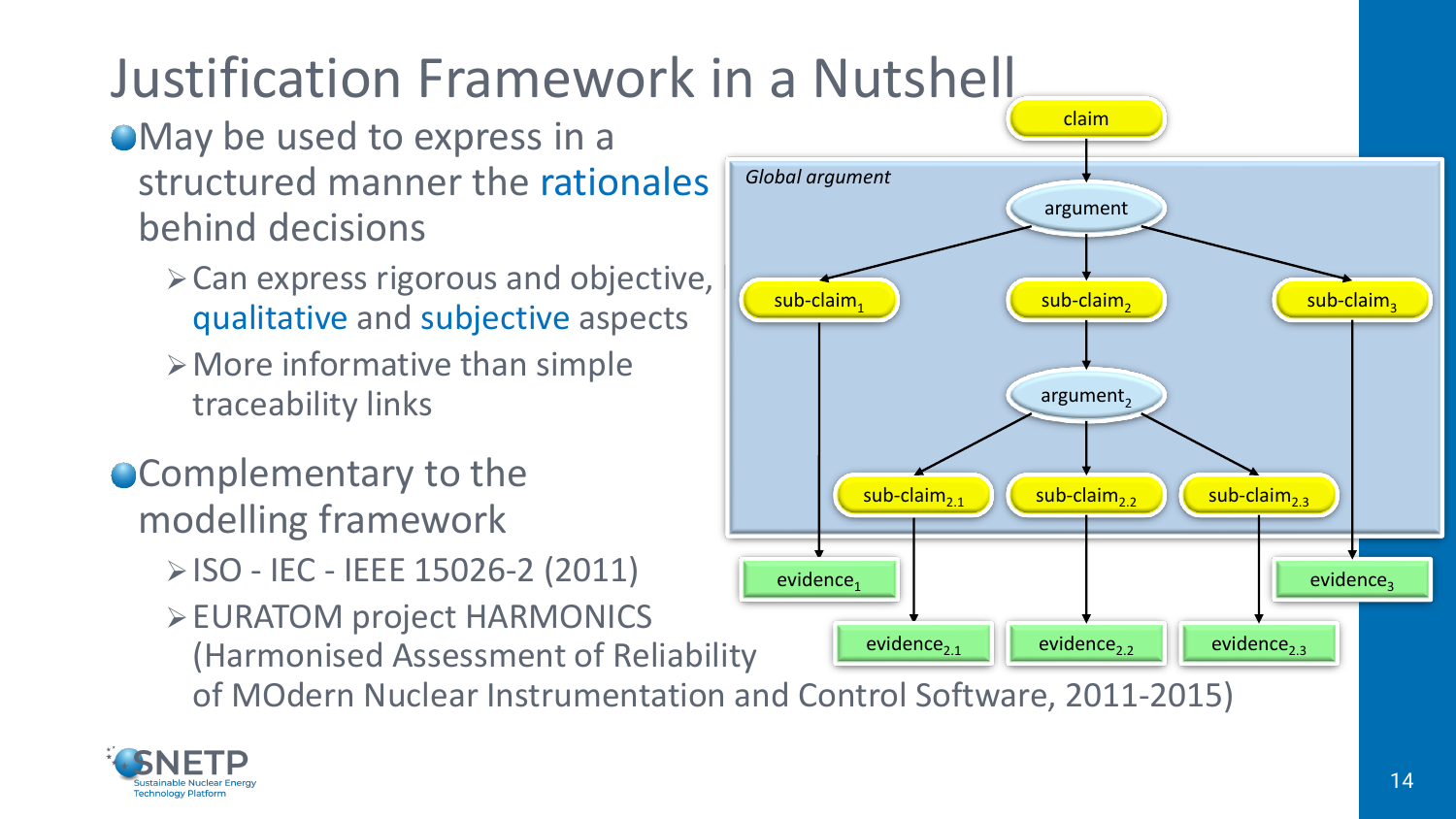# Simulation of Constraint-Based Models

- **OTools like StimuLus can randomly** generate any number of different test cases consistent with definitions and constraints
	- ➢To automatically explore large sets of possible situations arising from the full operational context
	- ➢Taking account of normal and failure behaviours
	- $\triangleright$  Including human actions and errors



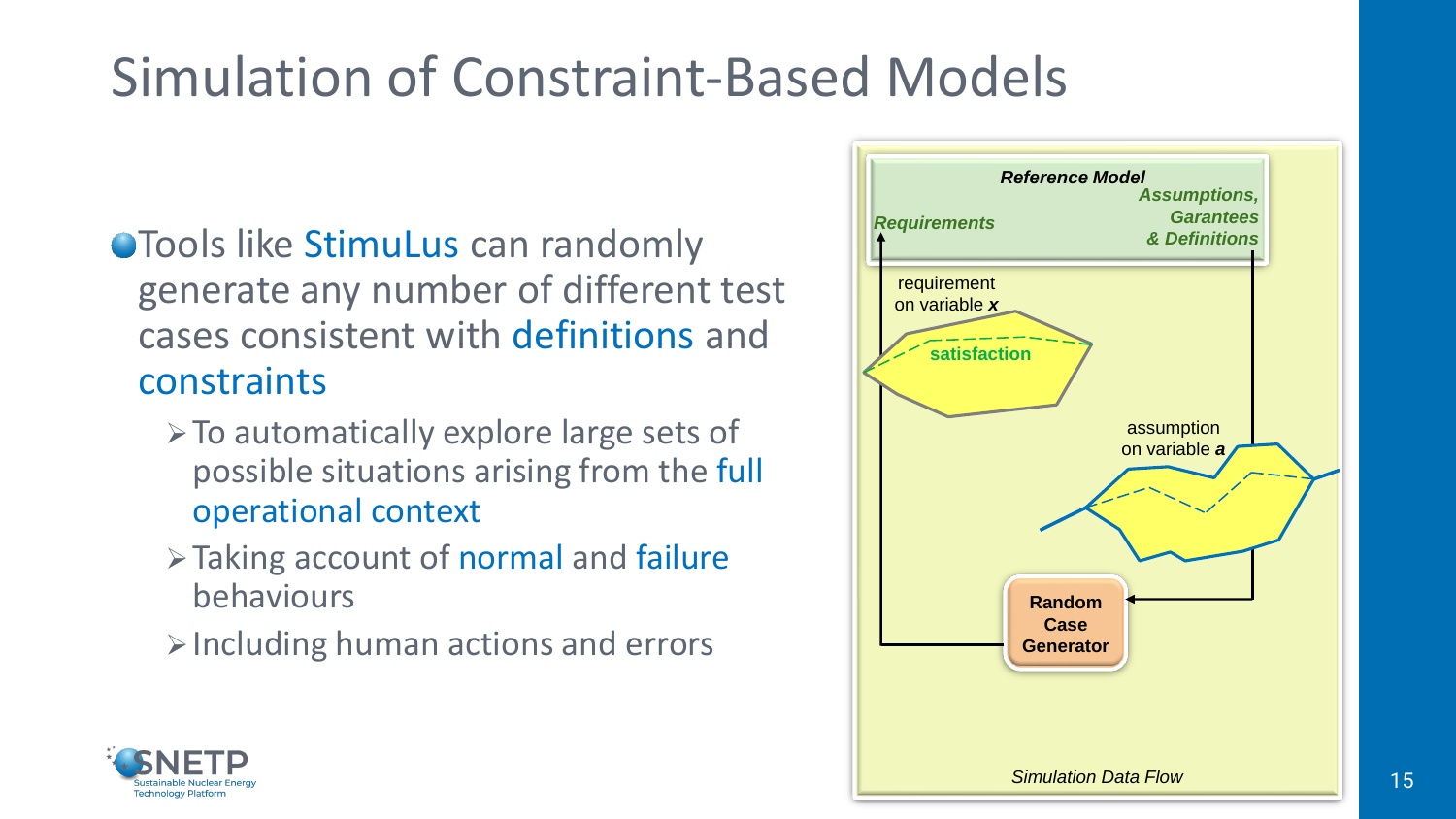# Simulation of Constraint-Based Reference Models

- **OTools like StimuLus can randomly** generate any number of different test cases consistent with definitions and assumptions
- **OScenario Models may be used to guide** the generator towards cases of interest
- Coverage criteria may be used to help ensure that models are sufficiently tested



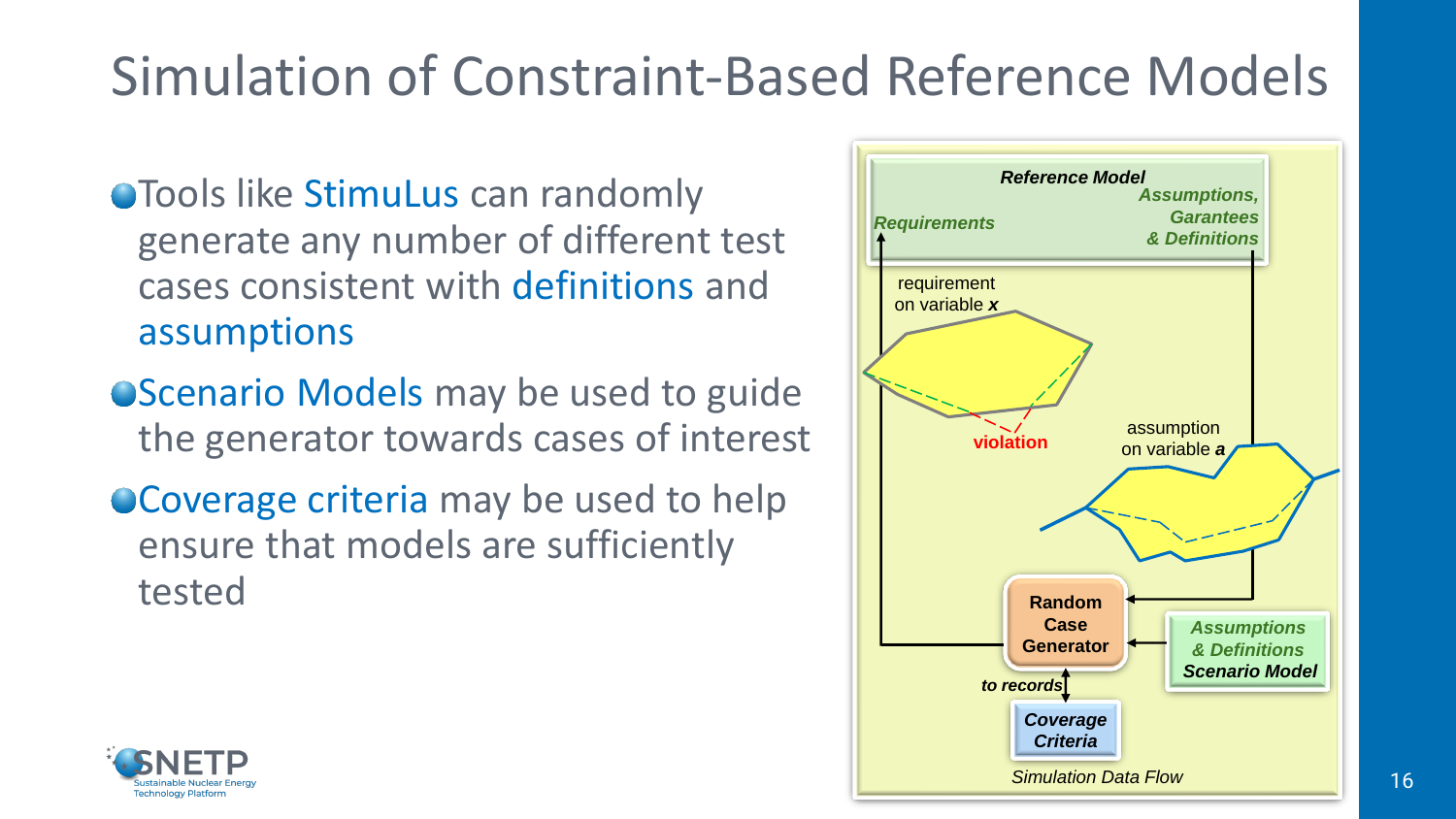# Simulation of Constraint-Based Solution Models

- Solution models may be validated stepby-step against the requirements of earlier models
- Even for relatively simple systems, the number of cases to consider is a challenge for purely manual techniques
- Automated verification may be reapplied at limited cost and delay after each modification
- Alternative solutions (optimisation) may also be assessed at limited cost and delay



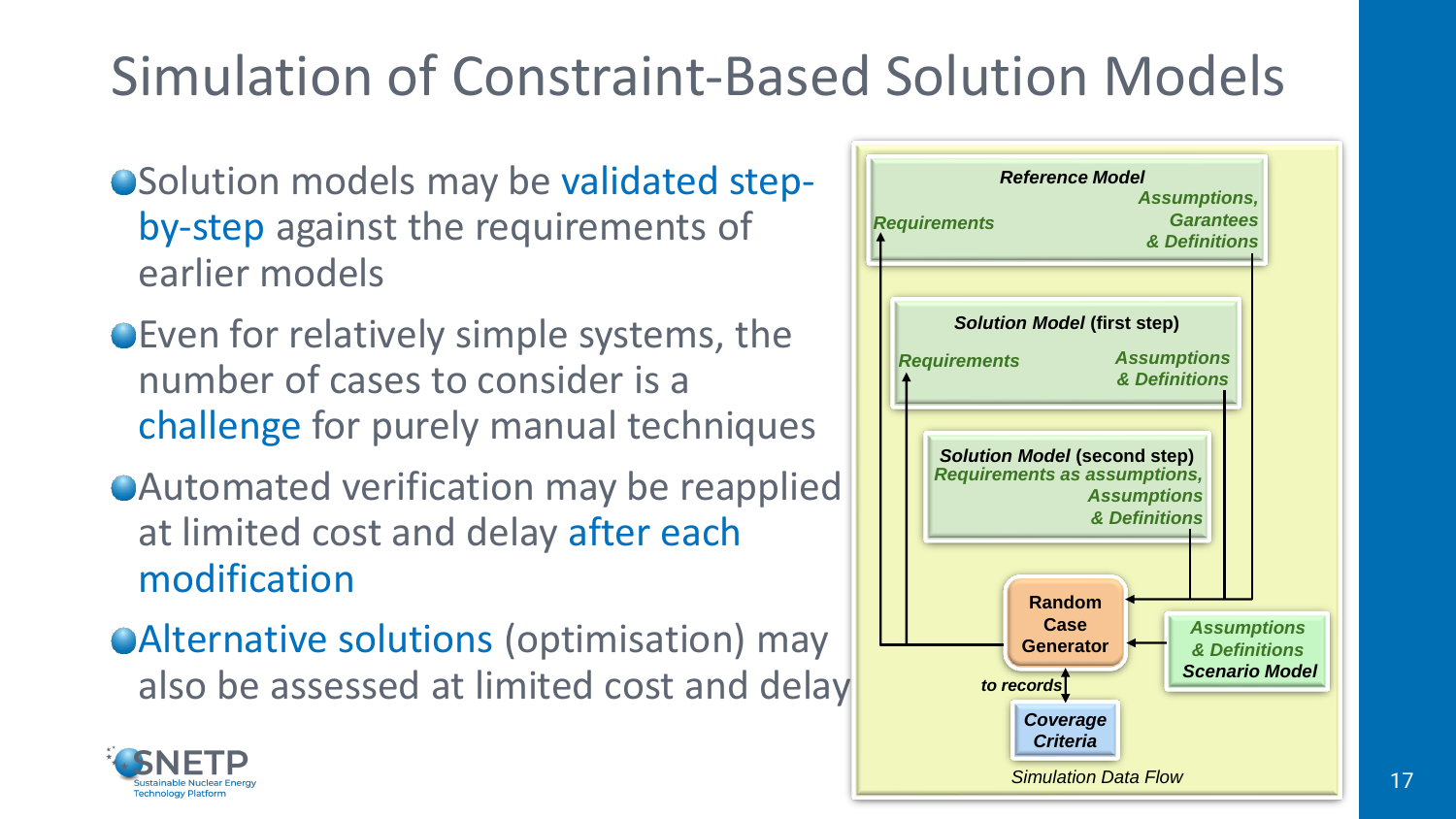## Conclusion

#### ●BASAALT and FORM-L are still works in progress

- ➢Formal specification of FORM-L grammar and semantics
- ➢Development of translators towards existing modelling languages that already have support tools
	- ➢ E.g., StimuLus, Modelica, Scade, Figaro, ...
- ➢Development of variants other than the English variant
	- ➢ E.g., French, German, Swedish variants
- ➢Development of a graphical FORM-L representation
- ➢Development of appropriate test coverage criteria
- ➢Introduction of spatial locators in 3D, 2D and 1D spaces
	- ➢ Einsteinian, relativistic space-time could also be considered, but that could add significant complexity to the language